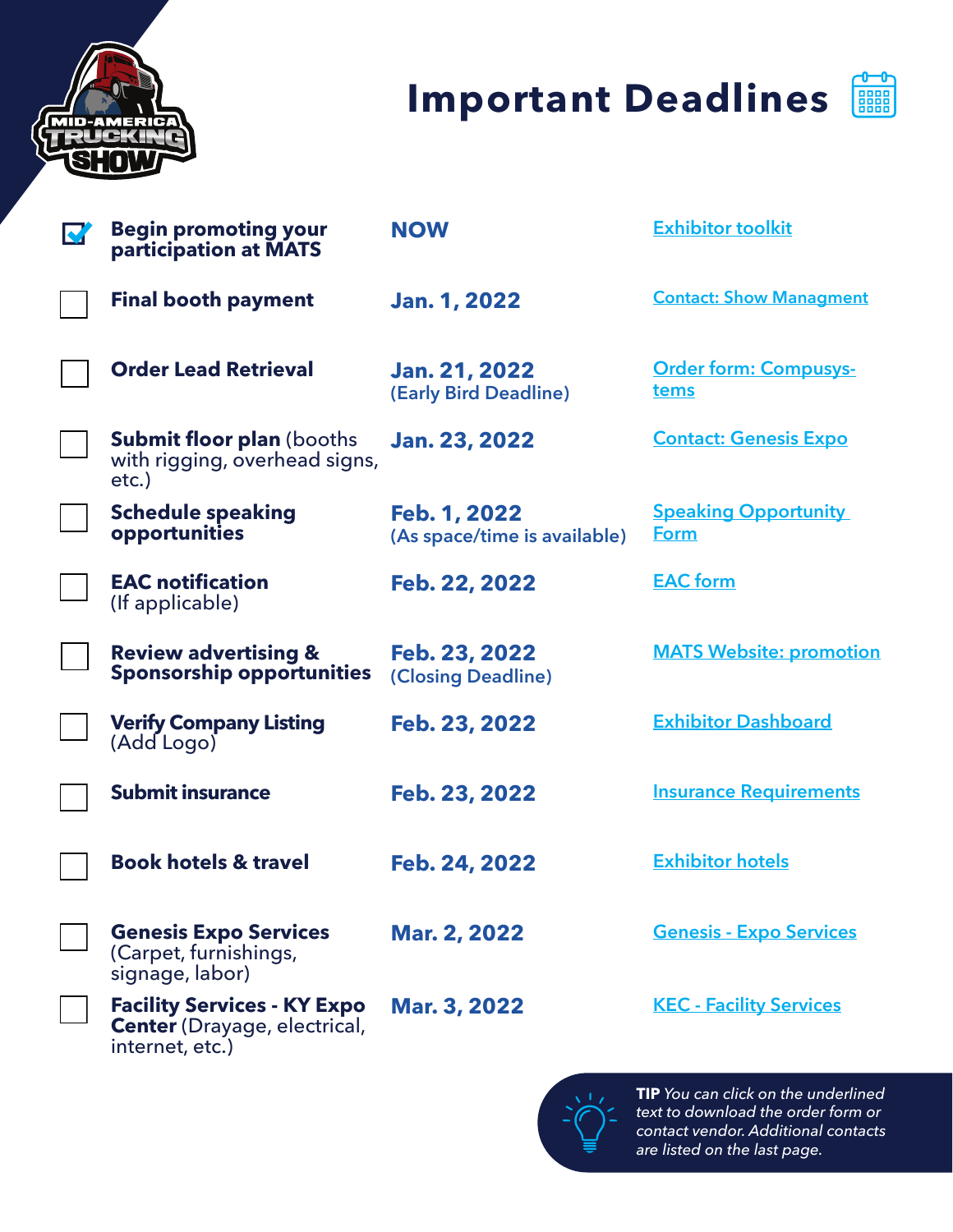

# **Important Deadlines**



| <b>MATS Website: media</b>       |
|----------------------------------|
| <b>Event Request Form</b>        |
| <b>Catering Menu &amp; Costs</b> |
| <b>MATS Registration</b>         |
| <b>MATS Registration</b>         |
| <b>Move in schedule</b>          |
|                                  |



**TIP** *You can click on the underlined text to download the order form or contact vendor. Additional contacts are listed on the last page.*